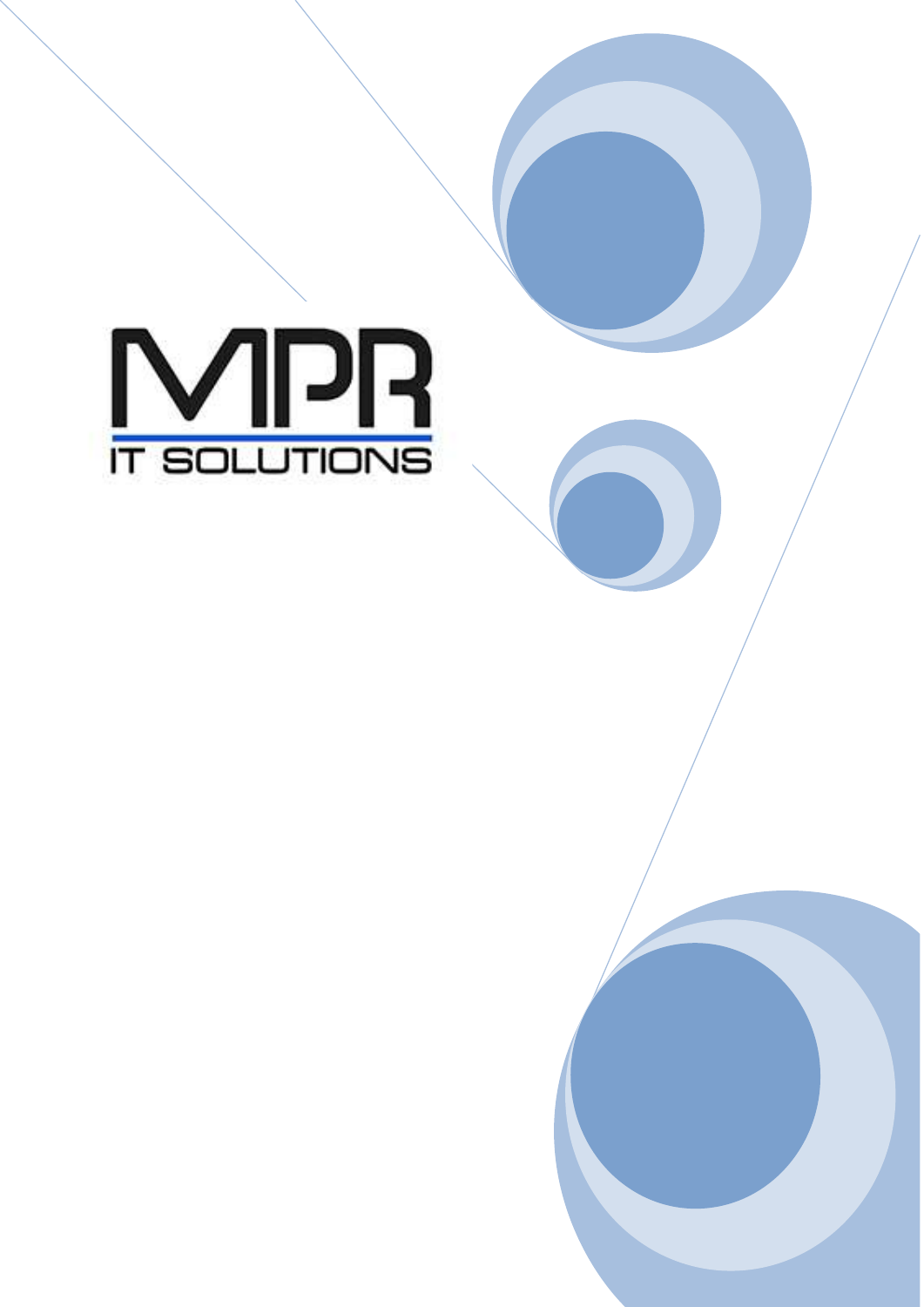### TERMS AND CONDITIONS

### 1. DEFINITIONS

1.1. In these conditions the term 'MPR IT Solutions Ltd' means MPR IT Solutions Limited Registered in England number 6612290. Registered Office: Fraser House, Henwood Ind Est, Ashford, Kent TN24 8DT.

1.2. 'Customer' shall mean the person, firm or company who requests or accepts a quotation from MPR IT Solutions Ltd for the sale of goods or services; or whose order for goods or services is accepted by MPR IT Solutions Ltd.

1.3. 'Products' means the goods and services (including any instalment of the goods or services) which MPR IT Solutions Ltd is to supply in accordance with these conditions.

1.4. 'Third Party Software' means all software owned by or licensed to the Customer from a third-party owner (whether or not supplied by MPR IT Solutions Ltd) and which comprises part of the Products.

1.5. The headings form no part of these Conditions and shall not affect their interpretation.

### 2. ORDER OF PRECEDENCE

2.1. In the event of conflict or confusion between MPR's Terms and Conditions and any other documentation produced by MPR IT Solutions Ltd the order of precedence will be as follows

- Term and Conditions
- Support Agreement
- Customer Order

### 3. MICROSOFT 365 LICENSES

3.1 All Microsoft 365 Licenses provided by MPR IT Solutions Ltd are licensed and not sold and subject to Customer's compliance and acceptance of Microsoft end user agreement. MPR IT Solutions Ltd on behalf of Microsoft grants Customer a nonexclusive and limited license to use the Products ordered as provided in the applicable Use Rights and upon a signed MPR IT Solutions Ltd Order. These licenses are solely for Customer's own use and business purposes and are non-transferable except as expressly permitted under this Agreement or applicable law.

3.2 Duration of licenses. Licenses granted on a subscription basis expire at the end of the applicable subscription period unless renewed. Licenses granted for metered Products billed periodically based on usage continue as long as Customer continues to pay for its usage of the Product. All Microsoft 365 License are sold on a 12-month customer commitment and require a 60-day notice of termination. License commitment will auto renew for the minimum term of 12 months without said notice

### 4. ORDER ACCEPTANCE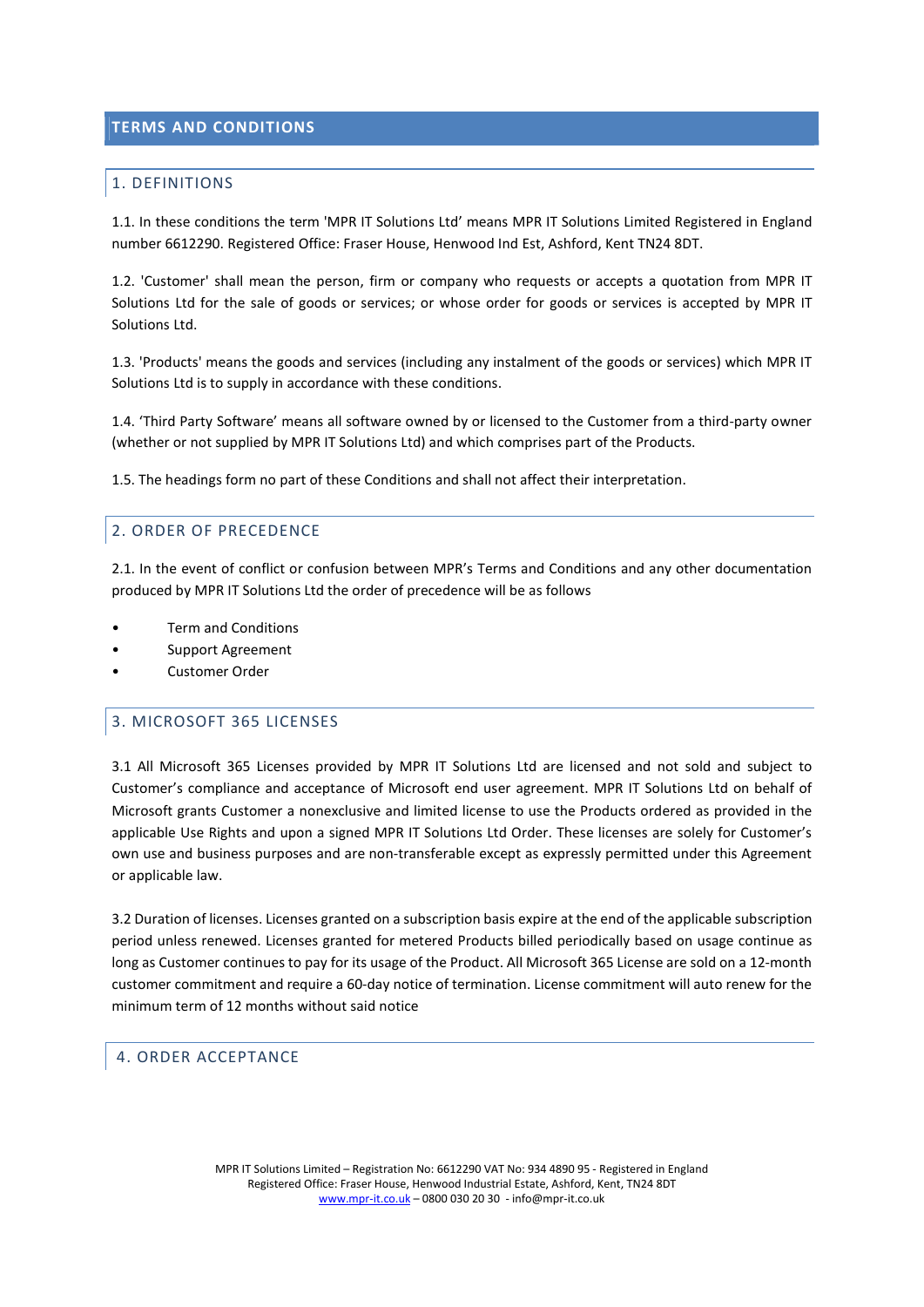4.1. All orders placed with MPR IT Solutions Ltd by the customer for Products shall constitute an offer to MPR IT Solutions Ltd, under these terms and conditions, subject to availability of the product and to the acceptance of the order by MPR IT Solutions Ltd.'s authorised representative.

4.2. All orders are accepted, and Products supplied subject to these express terms and conditions only. No amendment of these terms and conditions will the valid unless confirmed in writing on or after the date hereof by MPR IT Solutions Ltd.'s authorised representative.

4.3. It is agreed that these terms and conditions prevail over the Customer's terms and conditions of purchase unless these latter terms and conditions are amended by MPR IT Solutions Ltd in writing and signed by MPR IT Solutions Ltd.

#### 5. INDEPENDENT CONTRACTOR

5.1. The relationship between the Supplier and Customer is that of independent contractor. Neither party is the agent of the other and neither party has any authority to make any contract or make any obligation expressly or implied in the name of the other party without that party's prior written consent for express purposes connected with the performance of this agreement.

#### 6. DISPATCH

6.1. Anytime quoted for dispatch is to the treated as an estimate only, but dispatch may be postponed because of conditions beyond MPR IT Solutions Ltd reasonable control, and in no event shall MPR IT Solutions Ltd be liable for any damages or penalty for delay in dispatch or delivery.

6.2. Where specifically requested by the customer an expedited delivery be agreed in writing by MPR IT Solutions Ltd, an extra charge may be made to cover any overtime, or any other additional costs involved. A charge may also be made to cover extra costs involved for delivery to a different address.

6.3. Risk shall pass to the customer at the time the Products are dispatched by or on behalf of MPR IT Solutions Ltd. MPR IT Solutions Ltd accepts no liability for loss or damage caused by the carrier.

6.4. If the Product has not been received, the Customer must notify MPR IT Solutions Ltd within 7 days of the date of invoice. If proof of delivery is required, this must he requested within 14 days of the invoice.

#### 7. CANCELLATION AND RESCHEDULING

7.1. Subject to clause 8.2, any request by the Customer for cancellation of any order or for rescheduling of deliveries will only be considered by MPR IT Solutions Ltd if made at least 12 working hours before dispatch of the Products, and shall be subject to acceptance by MPR IT Solutions Ltd at MPR IT Solutions Ltd.'s sole discretion, and subject to a reasonable administration charge by MPR IT Solutions Ltd. The Customer hereby agrees to indemnify MPR IT Solutions Ltd against all loss, costs (including cost of labour and materials used and overheads incurred), damages, charges and expenses arising out of the order and its cancellation or rescheduling.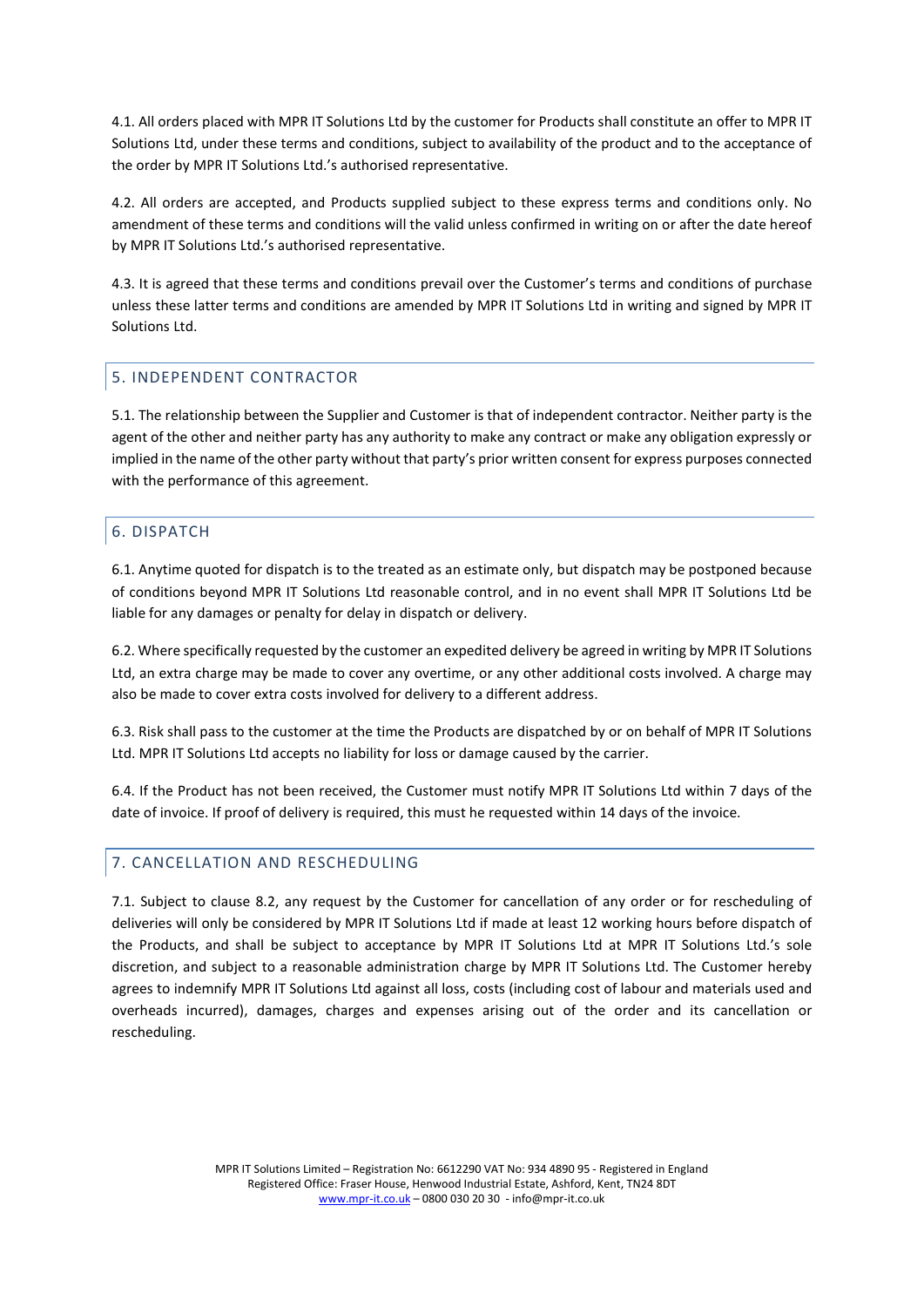# 8. PRICES

 8.1. Catalogue, price lists and other advertising literature or materials as used by MPR IT Solutions Ltd are intended only as indication as to price and range of goods offered and no prices, descriptions or other particulars contained therein shall be binding on MPR IT Solutions Ltd.

8.2. All prices are given by MPR IT Solutions Ltd at the time of the order on an ex-works basis and the Customer is liable to pay transport, packing and insurance.

8.3. All quoted or listed prices are based on the cost to MPR IT Solutions Ltd supplying the Products to the Customer. If before delivery of the Products there occurs any increase in any way of such costs in respect of Products which have not yet been delivered, the price payable may be subject to amendment without notice at MPR IT Solutions Ltd.'s discretion.

8.4. All prices are exclusive of Value Added Tax and any similar taxes. All such taxes are payable by the Customer and will be applied in accordance with U.K. legislation in force at the tax point date.

### 9. PAYMENT TERMS

9.1. The Customer will pay us in cash or otherwise in cleared funds on delivery unless they have an approved credit account.

9.2. If the Customer has an approved credit account, payment is due no later than 30 days after the date of our invoice unless otherwise agreed in writing.

9.3. Time for payment shall be of the essence.

9.4. If you choose to be pay by cheque, you consent to a £5.00 cheque-handling fee, which sum will be subtracted from your payment.

9.5. We may accept payment by other methods (such as credit/debit cards and PayPal) excluding American Express, but a charge of up to 5% of the invoice will apply.

9.6. If the Customer fails to make payment in full on due date, then (without prejudice or any other right or remedy available to MPR IT Solutions Ltd) MPR IT Solutions Ltd may:

a) Cancel the contract or suspend any further deliveries and services (This means that no further goods will be shipped and all support and/ or repair and/or warranty service withdrawn) / or

b) Charge the Customer interest (both before and after any judgment) and charges on the amount unpaid at the rate of 8 percent above Bank of England base rate calculated daily as per the Late Payment of Commercial Debt (Interest) Act 1998 as amended and supplemented by the Late Payment of Commercial Debts Regulations 2002 and debt recovery costs until initial payment in full is received.

c) Where specially negotiated payment terms are agreed, monthly payments not received when payable will also be considered overdue and treated in the same way.

9.7. If the Customer has an approved credit account, MPR IT Solutions Ltd at any point without notice, may withdraw or reduce your credit limit or bring forward your due date for payment

9.8. You do not have the right to set off any money you may claim from us against anything you may owe us.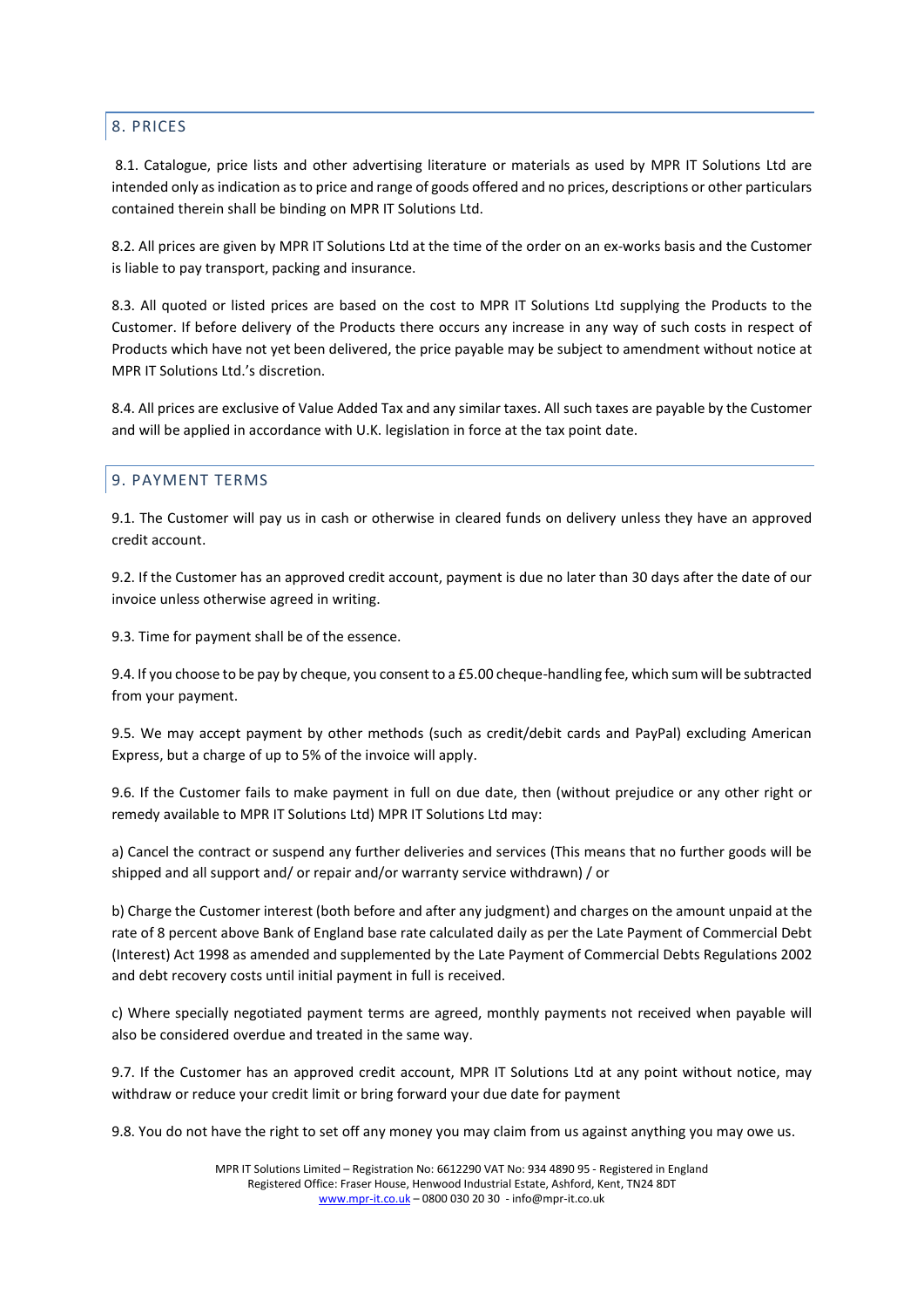9.9. While you owe money to us, we have a lien on any of your property in our possession.

9.10. You are to indemnify us in full and us harmless from all expenses and liabilities we may incur (directly or indirectly including financing costs and including legal costs on full indemnity basic) following any breach by you of any of your obligations under these terms.

### 10. TITLE & RISKS

10.1. ANY Customer's property supplied or returned to MPR IT Solutions Ltd by on behalf of the Customer for any reason shall, while in the possession of MPR IT Solutions Ltd or be in transit to or from the Customer, is to be deemed at the Customer's risk and the Customer shall insure accordingly.

10.2. When all prices, taxes and charges due in respect of the Products and any products supplied previously to the Customer have been paid for in full, title to hardware Products only shall pass to the customer.

10.3. Notwithstanding dispatch and the passing of risk in the Products to the customer pursuant to Clause 4, or any other provision of these conditions, the property in the hardware Products shall not pass to the Customer until MPR IT Solutions Ltd has received in cash or cleared funds payment of the price of the Products and all of the products agreed to be sold by MPR IT Solutions Ltd to the Customer for which payment is then due.

10.4. Until such times as the property in the Products passes to the Customer, the Customer shall hold the Products as MPR IT Solutions Ltd.'s fiduciary agent and bailee, and shall keep the Products properly stored, protected and insured and identified as MPR IT Solutions Ltd.'s property. Until that time the Customer shall he entitled to resell or use the Products in the ordinary course of its business but shall account to MPR IT Solutions Ltd for the proceeds of sale or otherwise of the Products, whether tangible or intangible, including insurance proceeds, and shall keep all such proceeds separate from any monies or property of the customer and third parties and, in the case of tangible proceeds stored, protected, and insured.

10.5. Until such times as the property in the Products passes to the Customer, (and provided the Products are still in existence and have not been resold) MPR IT Solutions Ltd shall be entitled at any time to require the Customer to deliver up the Products to MPR IT Solutions Ltd and, if the Customer fails to do so forthwith, to enter upon any premises of the Customer or any third party where the Products are stored and repossess the Products.

10.6. The Customer's power of sale or right to use such Products shall immediately cease if an Administrative Receiver is appointed over all or any part of its assets or if it is adjudicated bankrupt or enters into liquidation whether compulsory or voluntary, or if the Customer makes an arrangement with its creditors, or generally becomes unable to pay its debts within the meaning of the Insolvency Act 1986.

10.7. On termination of the Customer's power of sale or right to use the Products the Customer will immediately hold the Products to the order of MPR IT Solutions Ltd.

10.8. The Customer shall not be entitled to pledge or in any way charge by way of security for any indebtedness any of the Products which remain the property of MPR IT Solutions Ltd, but if the Customer does so, all monies owing by the Customer to MPR IT Solutions Ltd shall (without prejudice to any other right or remedy of the seller) forthwith become due and payable.

10.9. MPR IT Solutions Ltd reserves the right to cease supplies of Products to the Customer at any time. On such cessation of supplies, MPR IT Solutions Ltd reserves the right to withdraw any credit facility such that the whole of the Customer's account becomes due for payment forthwith.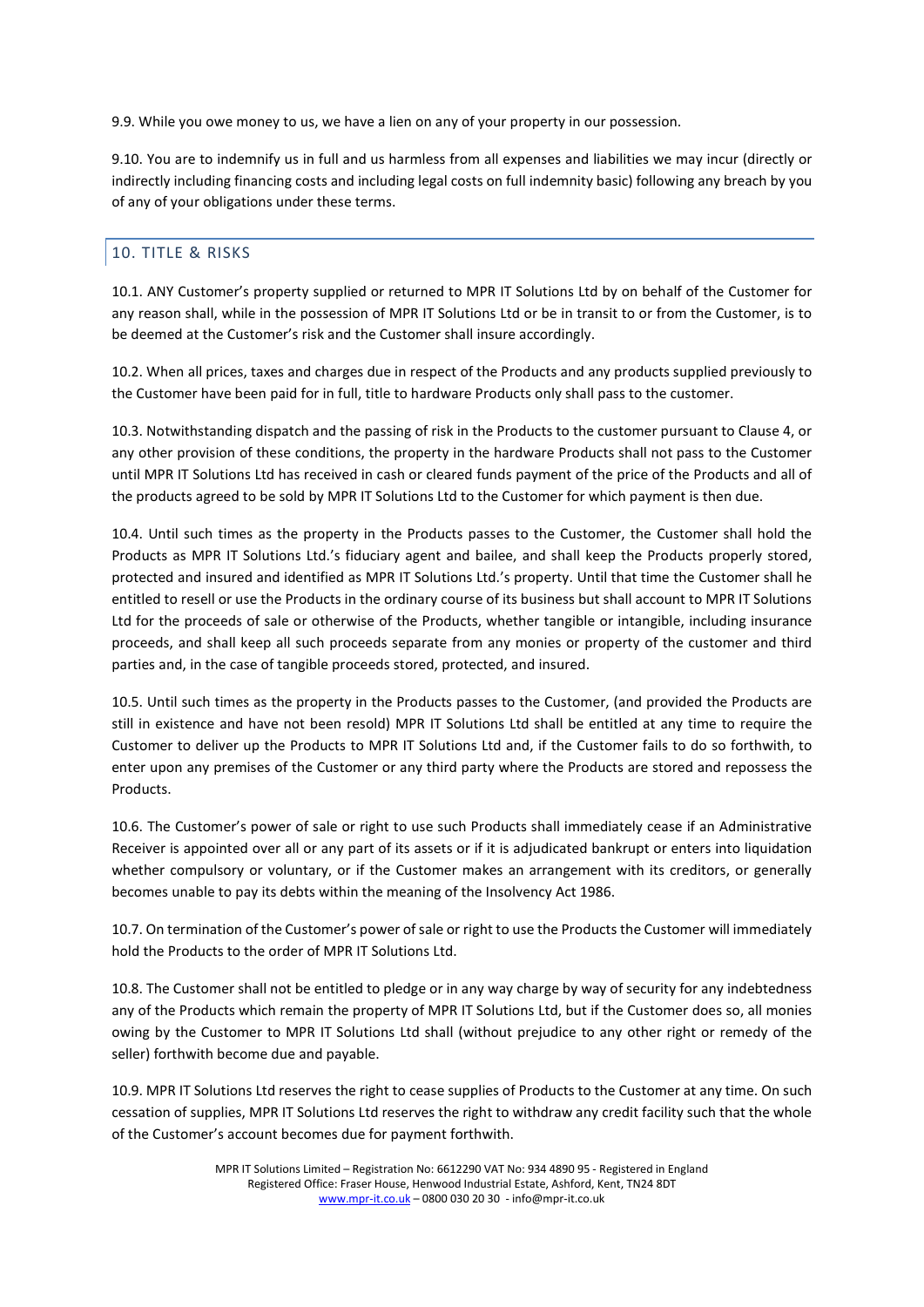# 11. SPECIFICATION OF PRODUCTS

11.1. MPR IT Solutions Ltd will not be liable in respect of any loss or damage caused by or resulting from any variation for whatsoever reason in the manufacturer's specifications or technical data and will not be responsible for any loss or damage resulting from curtailment or cessation of supply following such variation. MPR IT Solutions Ltd will use reasonable endeavour to advise the Customer of any such impending variation as soon as it receives any notice thereof from the manufacturer.

11.2. Unless otherwise agreed, the Products are supplied in accordance with the manufacturer's standard specification. As these may be improved, substituted, or modified, MPR IT Solutions Ltd reserves the right to increase its quoted or listed price, or to charge accordingly in respect of any orders accepted for Products of non-standard specifications and in no circumstances will it consider cancellation of such orders or the return of the Products.

### 12. PROPRIETARY RIGHTS IN SOFTWARE PRODUCTS

12.1. The Customer hereby acknowledges that any propriety rights in any Third-Party Software supplied hereunder including but not limited to any title or ownership rights, patent rights, copyrights and trade secret rights, shall at all times and for all purposes vest and remain vested in the Third-Party Software owner.

12.2. The Customer hereby acknowledges that it is its sole responsibility to comply with any terms and conditions of license attaching to Third Party Software supplied and delivered by MPR IT Solutions Ltd (including if so required the execution and return of a Third Party Software license). The Customer is hereby notified that failure to comply with such terms and conditions could result in the Customer being refused a software license or having the same revoked by the proprietary owner. The Customer further agrees to indemnify MPR IT Solutions Ltd in respect of any costs, charges, or expenses incurred by MPR IT Solutions Ltd at the suit of the Third-Party Software owner as a result of any breach by the Customer of such conditions.

12.3. NO TITLE OR OWNERSHIP OF SOFTWARE PRODUCTS OR ANY THIRD-PARTY SOFTWARE LICENSED TO THE CUSTOMER UNDER THIS AGREEMENT IS TRANSFERRED TO THE CUSTOMER UNDER ANY CIRCUMSTANCE.

### 13. RETURNS

13.1. MPR IT Solutions Ltd reserves the right to levy an administration charge in respect of the rotation of Products and returns.

13.2. Returns must be made subject to the following

a) prior authority having been obtained from MPR IT Solutions Ltd which will be given at MPR IT Solutions Ltd.'s sole discretion.

b) within 30 days of the date of the invoice.

- c) subject to stock rotation policy.
- d) the Products must be properly packed.
- e) the Products must be in saleable condition.
- f) the Products must be accompanied by a detailed packing list.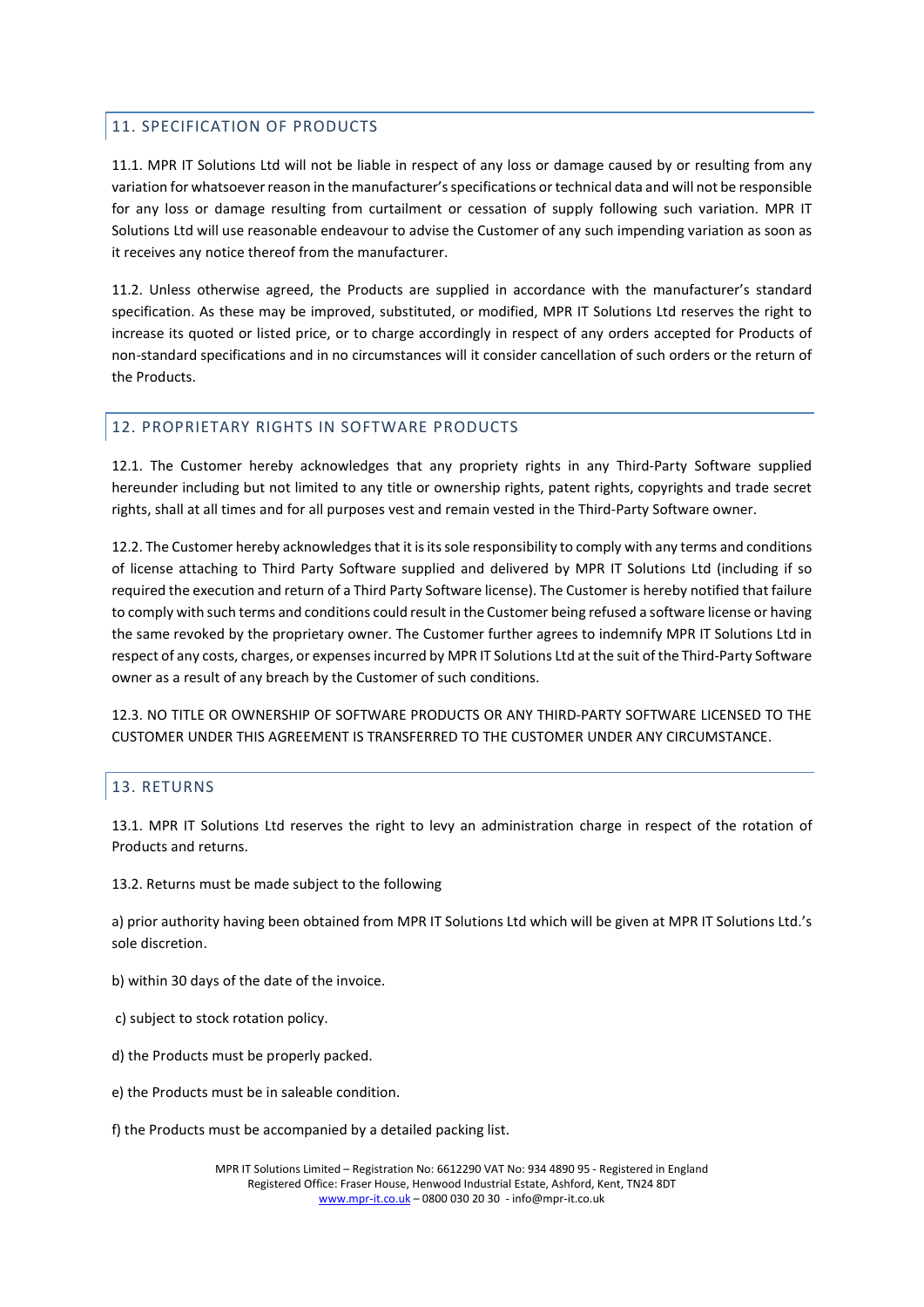g) the Product is covered by warranty (see section 12).

13.3. MPR IT Solutions Ltd. reserves the right to reject any Products returned which do not comply with the conditions set out in clause 11.2.

13.4. If MPR IT Solutions Ltd nevertheless agrees to accept any Products returned in a non-saleable condition, MPR IT Solutions Ltd reserves the right to charge the cost to the Customer of bringing the Products to a saleable condition.

#### 14. WARRANTY

14.1. MPR IT Solutions Ltd warrants that it has good title to or license to supply all Products to the Customer.

14.2. If any part of the hardware Products should prove defective in materials or workmanship under normal operations or service, such Products will be repaired or replaced only in accordance with any warranty cover and terms provided by the manufacturer of the Products PROVIDED THAT no unauthorised modifications to the Product or to the system of which the Product forms part have taken place. MPR IT Solutions Ltd is not responsible for the cost of labour or other expenses incurred in repairing or replacing defective or nonconforming parts.

14.3. All software Products supplied hereunder are supplied 'as is' and the sole obligation of MPR IT Solutions Ltd in connection with the supply of software Products is to use all reasonable endeavour to obtain and supply a corrected version from the manufacturer concerned. In the event that any such software Product should fail to conform to its product description PROVIDED ALWAYS THAT the Customer notifies MPR IT Solutions Ltd of any such non-conformity within 90 days of the date of delivery of the applicable software Product.

14.4. If the Products are rejected by the Customer as not being in accordance with the Customer's order pursuant to clause 12.2 or 12.3, MPR IT Solutions Ltd will only accept the return of such Products provided that it receives written notification thereof giving detailed reasons for rejection. MPR IT Solutions Ltd will not consider any claim for compensation, indemnity, or refund until liability, if any, has been established or agreed with the manufacturer and where applicable, the insurance company. Under no circumstances shall the invoked invoiced Products be deducted or set off by the Customer until MPR IT Solutions Ltd. has passed a corresponding credit note.

#### 15. INDEMNITIES AND LIMITS OF LIABILITY

15.1. MPR IT Solutions Ltd disclaims and excludes all liability to the Customer in connection with these terms and conditions including the customers use of the Products and in no event shall MPR IT Solutions Ltd be liable to the Customer for special, indirect, or consequential damage including but not limited to loss of profits or arising from loss of data or in connection with the use of Products. All terms of any nature, express or implied, statutory, or otherwise, as to correspondence with any particular description or sample, fitness for purpose or merchantability, are hereby excluded.

15.2. The Customer shall indemnify and defend MPR IT Solutions Ltd and its employees in respect of any claims by third parties which are occasioned by or arise from any MPR IT Solutions Ltd.'s performance or nonperformance pursuant to the instructions of the Customer or its authorised representative.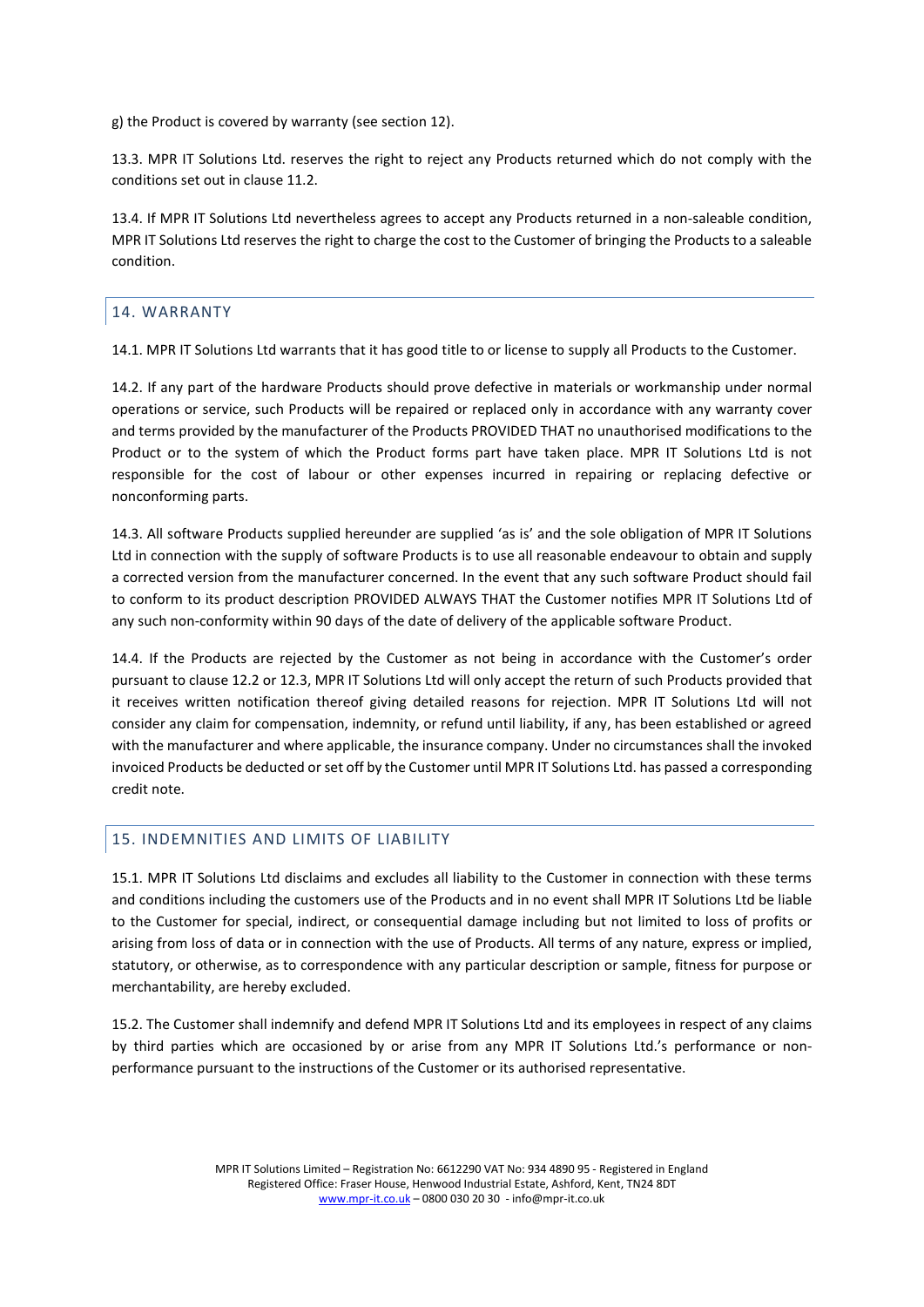# 16. BACKGROUND/SECURITY CHECKS

16.1. Should the customer request that MPR IT Solutions Ltd staff attending their site or undertaking any work on their equipment either on site or at MPR IT Solutions Ltd's offices or any other place be subject to a Disclosure and Barring Service check (DBS) (previously known as Criminal Record Bureau (CRB) check) MPR IT Solutions Ltd will undertake to carry out the check on behalf of the customer and provide a copy of the report subject to DBS fees and any administration costs incurred by MPRT IT Solutions Ltd being paid by the customer. MPR IT Solutions Ltd will not be responsible for the accuracy or otherwise of the information in the report provided by DBS.

# 17. TERMINATION FOR CAUSE

This agreement may be terminated forthwith by notice in writing:

17.1. By MPR IT Solutions Ltd if the Customer fails to pay any sums due hereunder by the due date notwithstanding the provisions for late payment in clause 7.1

17.2. If either party fails to perform any of its obligations under this agreement and such failure continues for a period of 14 days after written notice thereof, by the other party.

17.3. If either party is involved in any legal proceedings concerning its solvency, or ceases trading, or commits an act of bankruptcy or is adjudicated bankrupt or enters into liquidation whether compulsory or voluntary, other than for the purposes of an amalgamation or reconstruction, or makes an arrangement with its creditors or petitions for an administration order or has a receiver or manager appointed over all or any part of its assets or generally becomes unable to pay its debts within the meaning of section 123 of the Insolvency Act 1986, then without prejudice to any other rights or remedies available to it, the other party shall have the right to terminate this agreement forthwith.

17.4. Any termination of this agreement pursuant to this clause shall be without prejudice to any other rights or remedies a party may be entitled to hereunder or at law and shall not affect any accrued rights or liabilities of either party.

# 18. CONTACT

18.1. The headings in this Agreement are for ease of reference only and shall not affect its interpretation or construction.

18.2. No forbearance, delay, or indulgence by either party in enforcing its respective rights shall prejudice or restrict the rights of that party, and no waiver of any such rights or of any breach of any contractual terms shall be deemed to he a waiver of any other right or any later breach.

18.3. The Customer agrees not to assign any of its rights herein without the prior written consent of MPR IT Solutions Ltd.

18.4. In the event of any of these terms and conditions or any part of any of them being judged illegal or unenforceable for any reason, the continuation in full force and effect of the remainder of them shall not be prejudiced.